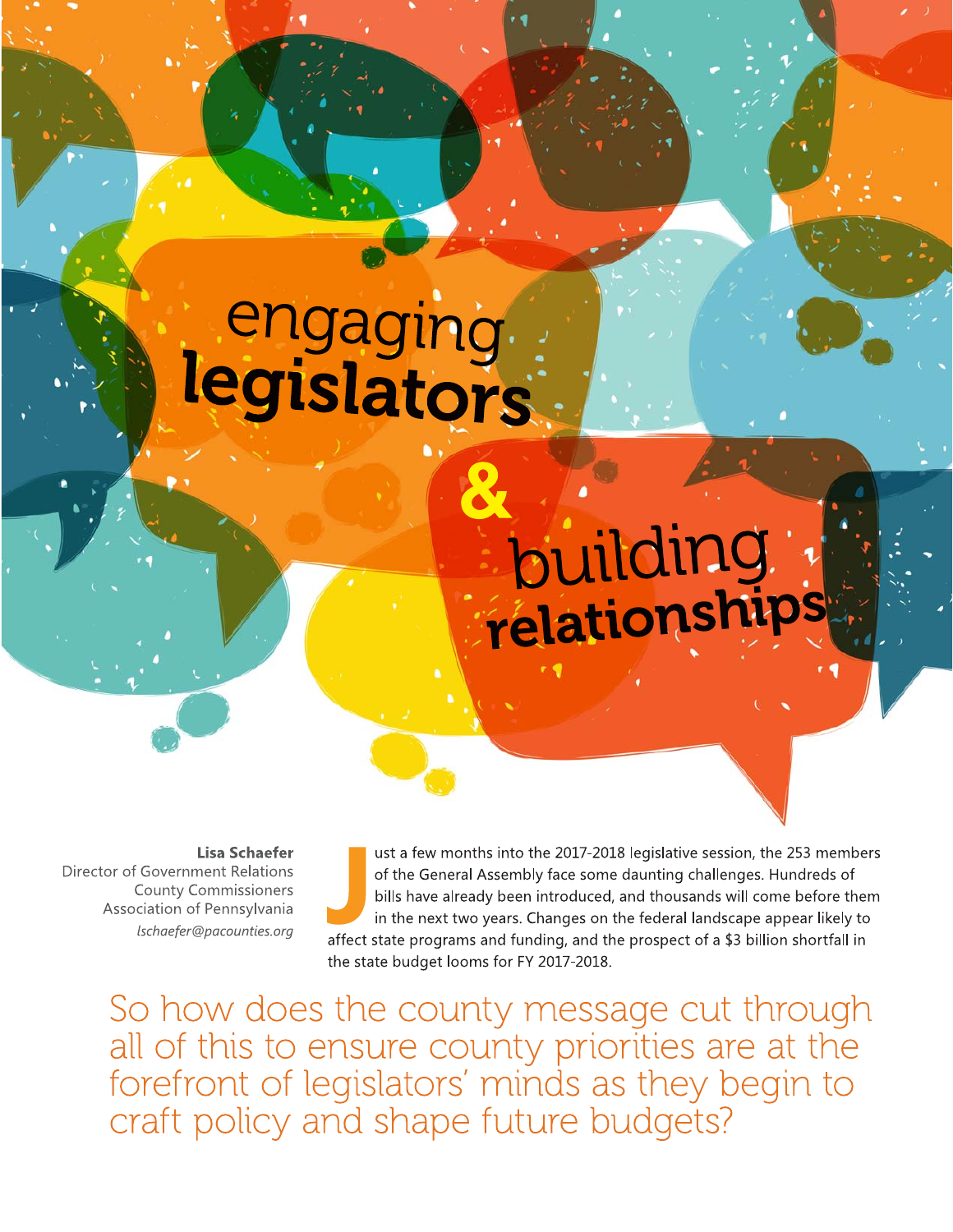**Legislative members** really need to hear from their local folks directly.

"We need to be in contact with the state more than ever given the increased role of counties and decreased funding, and the state needs to be aware of the challenges we face."

#### - Gary Eichelberger **Cumberland County** commissioner

There's an old saying that all politics is local, reflects Cumberland County Commissioner Gary Eichelberger. But it still rings true.

"Legislative members really need to hear from their local folks directly," says Eichelberger. "We can provide a forum to say what is relevant to us and ask our legislators if their position is the same."

Eichelberger says that although state funding has been declining - a longterm trend that seems to be getting worse - the county feels it can combat it by forging a relationship with its legislative delegation. To that end, the county has for many years made it a priority to invite their legislative delegation in several times a year as a means of connecting and building bridges between the state

and county government.

"The relationship between the state and counties is very interdependent," Eichelberger explains. "The state depends on us to execute state programs, especially human services, so we started initiating meetings as a means of discussing current relevant issues."

Larry Thomas, Cumberland County's chief clerk, says the county works hard to identify the issues that are most essential for the meetings, and develops briefing papers in advance with the salient background and what the county wants to know from its legislators. The meetings follow a structured approach, with time to present the issues and for questions. Importantly, Thomas emphasizes, the county talks about how the issues impact people on the local level.

"These meetings are a good opportunity to give legislators an overview of the things we are working on that may or may not be on their radar, because they also have a lot of things going on," says Eichelberger.

Dauphin County commissioner Mike Pries said he and his colleagues also have learned that if they don't directly contact some of their legislators to share the importance of an issue, the legislators are most likely hearing from other constituents or

other agencies with other agendas. "Counties have to reach out to their legislators - they are pulled in different directions so it is the counties' responsibility to reach out to them several times a year just to keep in touch," Pries adds.

In Luzerne County, council members have an active legislative committee whose task also is to dialogue with state and federal officials. The county has held legislative roundtables to which they invite all senators and representatives who touch the county in some way.

"We see a lot of value in letting our legislators know where we stand," says County Council Member Harry Haas. As the county felt the impacts of the FY 2015-2016 state budget impasse, they communicated their needs to their legislative delegation and discussed what they had to do at the county level to get by, including cutting services.

"We want to convey to the state that we are an extension of the state and fulfilling state mandates," says Haas, "and therefore we want to make sure the state is equipping us with resources." Sometimes, he added, it seems legislators think counties are entities unto themselves, Haas added, but in reality the county is really only as good as the funding it gets from the state.

Eichelberger says that educational element was critical for Cumberland County during the impasse as well, as they were able to explain what human services are provided at the local level and what the budget crisis meant to them. "We provided firsthand knowledge that was not just an article in the newspaper, and it was valuable to our legislators to get specifics on the programs their constituents rely on," he says.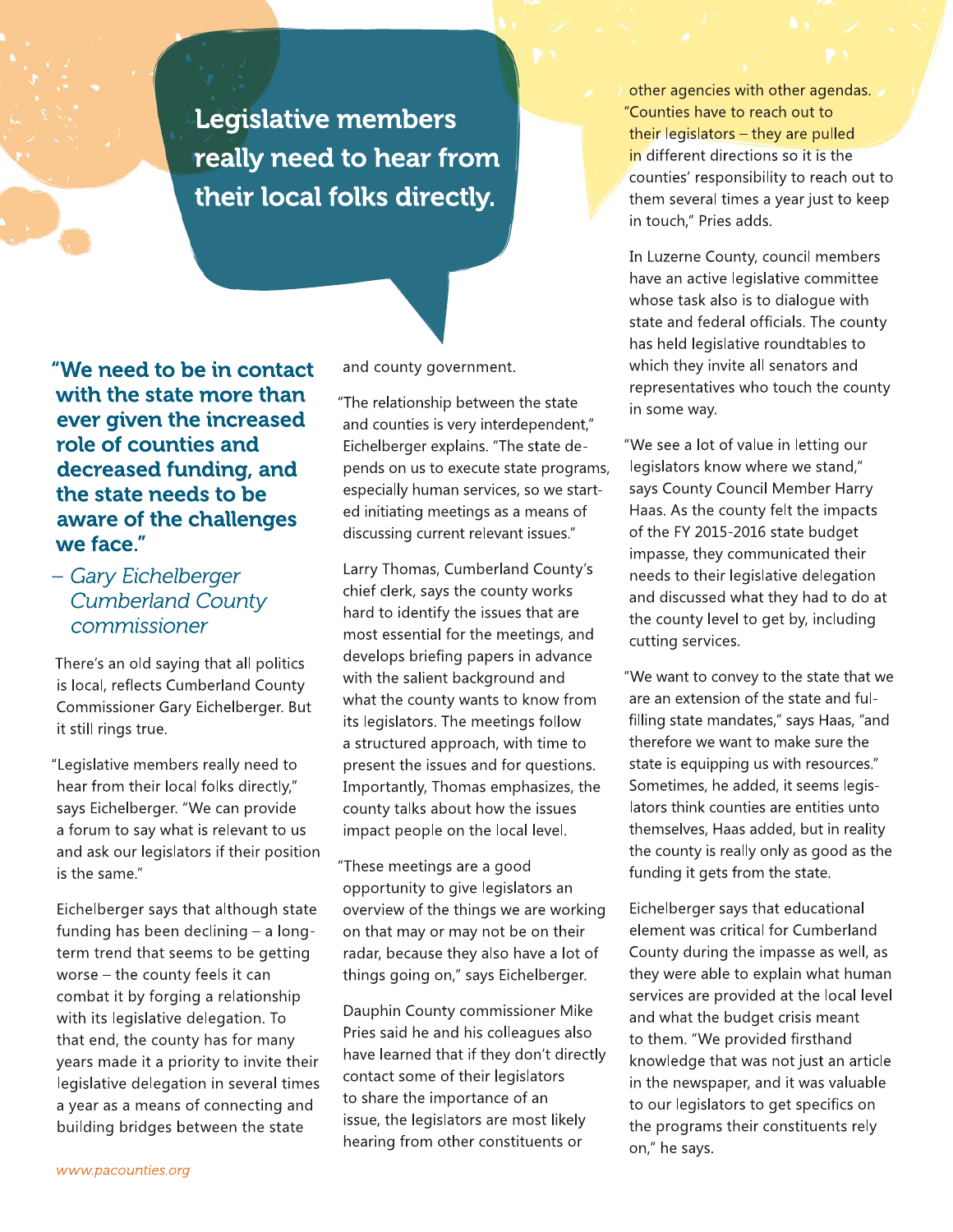Counties have significant impact through their grassroots enorts.

When we put all of our counties together with **CCAP, we have a much** stronger voice as an aggregate. "When we put all of our<br>counties together with<br>CCAP, we have a much<br>stronger voice as an<br>aggregate."<br>- Mike Pries<br>Dauphin County<br>commissioner

mike Pries<br>Dauphin County commissioner

In 2015, the June 30 sunset date for the 9-1-1 legislation was rapidly approaching, while at the same time the outdated law in existence desperately needed to be updated to better reflect today's technologically advanced environment. To provide an on-the-ground look at this key function of public safety, many counties invited their legislators to come take a personal tour of their 911 call centers, one of the key functions of public safety.

Pries recalls the impact that had in really helping legislators understand what goes on in a 9-1-1 center. "They saw we had a state of the art facility, and could understand our call volume, where the calls came from, the types of calls and the people who are making those calls," Pries says.

As the 9-1-1 legislation moved through the legislature, several leaders on the issue noted the significant impact that counties had through their grassroots efforts, with the ultimate result that the bill was signed into law just one day ahead of the June 30 sunset date.

"We got it done together," Pries says. "It was awesome."

### **ADVICE FROM COUNTIES**

Provide relevant background, identify the county's concerns, and be clear what you are asking of the legislators. Don't load up your meeting agenda too much – you either end up covering issues in a superficial way, or you miss important things that you should have covered Having county staff who are the most familiar with an issue discuss it with the legislator makes all the difference in the world.

#### - Larry Thomas

The commissioners also invite staff to these functions and give them a seat at the table, because they have a fundamental recognition that staff are critical.

#### - Gary Eichelberger

When coming to Hershey or Harrisburg for CCAP events or other meetings, take advantage of those times to set up meetings at the Capitol, or to just stop in and visit.

- Mike Pries